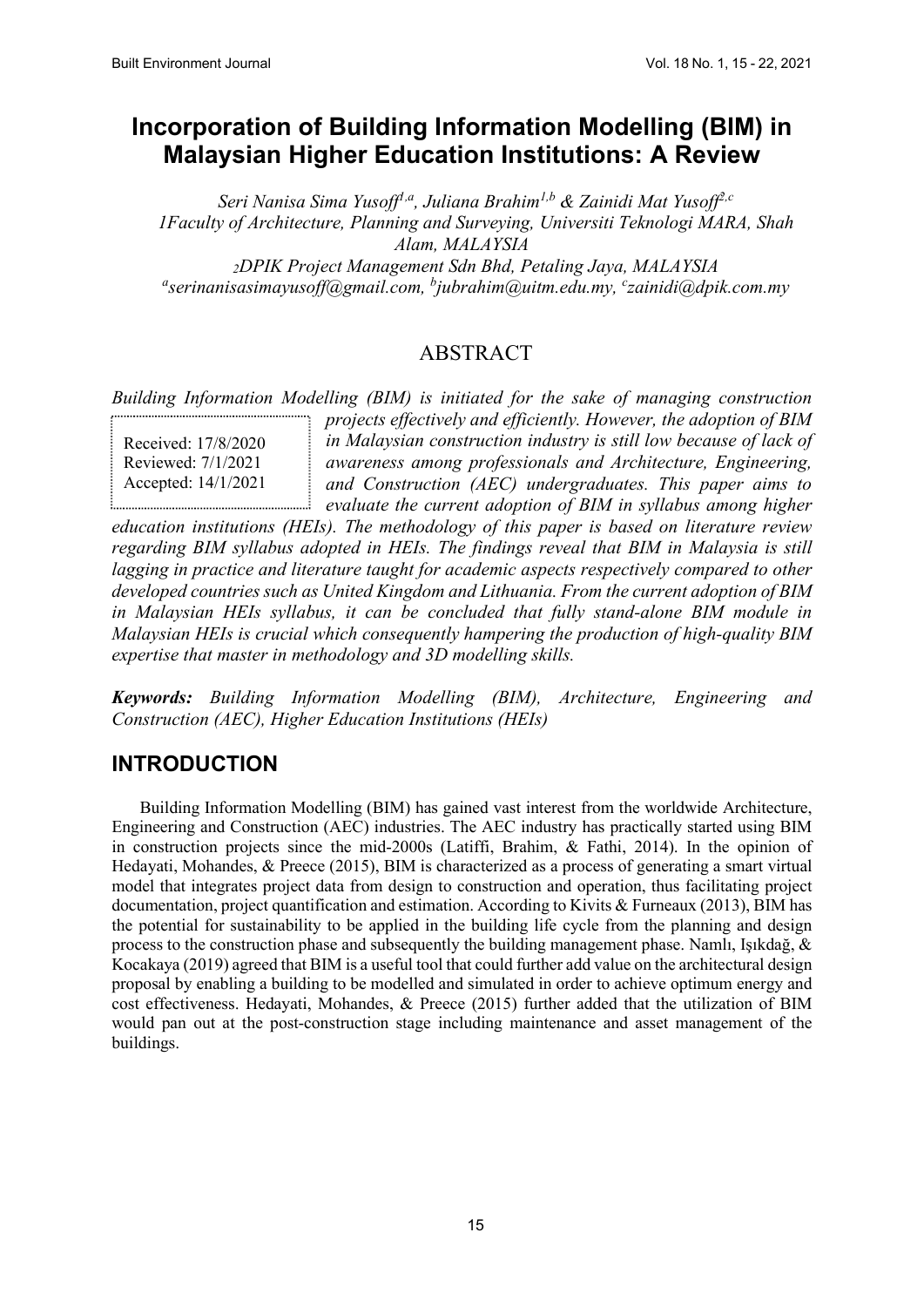## **LITERATURE REVIEW ON BIM FOR HIGHER EDUCATION INSTITUTIONS (HEIS) IN MALAYSIA**

This section presents the BIM definitions and illustrates the BIM implementation in both Malaysian and international HEIs context. Challenges and strategy of BIM adoption in HEIs will be elaborated.

## **Overview of Building Information Modelling (BIM) Definitions**

According to Yusuf, Embi, & Ali (2017), Building Information Modelling (BIM) is a digital technological-change that assist the transformation of construction industry delivery processes from its conventional methods into a full information of digitalised model. Added to that, Hedayati, Mohandes, & Preece (2015) mentioned that BIM is expounded as "a set of integrated policies, processes and technologies to create a new method to manage and control the requisite design and construction of the buildings based on data in digital format throughout the whole lifecycle of construction projects".

Yusuf et al., (2017) described BIM as a new delivery technology that revolutionizing the global activity of the construction industry, capable of reducing inefficiencies, improving efficiency and increasing profitability through improved coordination and connectivity among project teams during the life cycle of the project. Yusuf et al. (2017) also added that even though BIM is beneficial, its acceptance has remained insignificant due to the extent to which lack of knowledge and skills required for the adoption and lack of competent BIM graduates faced by the industry. On the other hand, Mcgough, Ahmed, & Austin (2013) stated that it is therefore important that the principle of BIM being integrated into the training of future construction professionals. The statement is agreed by Namlı, Işıkdağ, & Kocakaya (2019) where in today's construction industry, the BIM concept has become a necessity in terms of providing integration among project stakeholders which providing the possibility to process and store the project data in one place.

From the definitions above, it can be summarized that BIM is a digital technology that capable to assist construction industry in maximising the efficiency and profitability throughout the project lifecycle via coordination and communication among project teams. Therefore, it is crucial and important to introduce and implement BIM in both academics and industry accordingly.

## **Current Incorporation of BIM at Higher Education Institutions (HEIs)**

Education institutions are the producers and central of information to produce graduates for expertise. From the interview conducted by (Yusuf et al., 2017), many of the respondents from industrial experts believed that HEIs played a significant role in BIM education development in the construction industry. This part presents the current BIM education in Malaysia and other countries.

#### **BIM Education in Malaysia**

In 2007, the Director of Public Works Department (PWD) had introduced the use of BIM in PWD projects with the objective to reduce construction costs and avoid design problems (Latiffi, Mohd, & Brahim, 2015). The first Government project implemented by PWD using BIM is the National Cancer Institute (NCI) which took place in 2010 (Latiffi, Brahim, & Fathi, 2016). Subsequently, the Malaysia's first International BIM Day was held in Putra World Trade Centre (PWTC) Kuala Lumpur in 2015, marking the largest awareness event to highlight the national BIM adoption and implementation campaign on this emerging technology. (Rosli, Razak, & Amer Younus, 2016)

Since 2013, Construction Industry Development Board (CIDB), the body responsible for the activities in construction industry in Malaysia had been actively organizing various workshops, seminars and conferences with the government's objective to promote BIM usage to the AEC. (Rosli et al., 2016). According to Brahim (2018), there are five (5) government-related bodies mandated in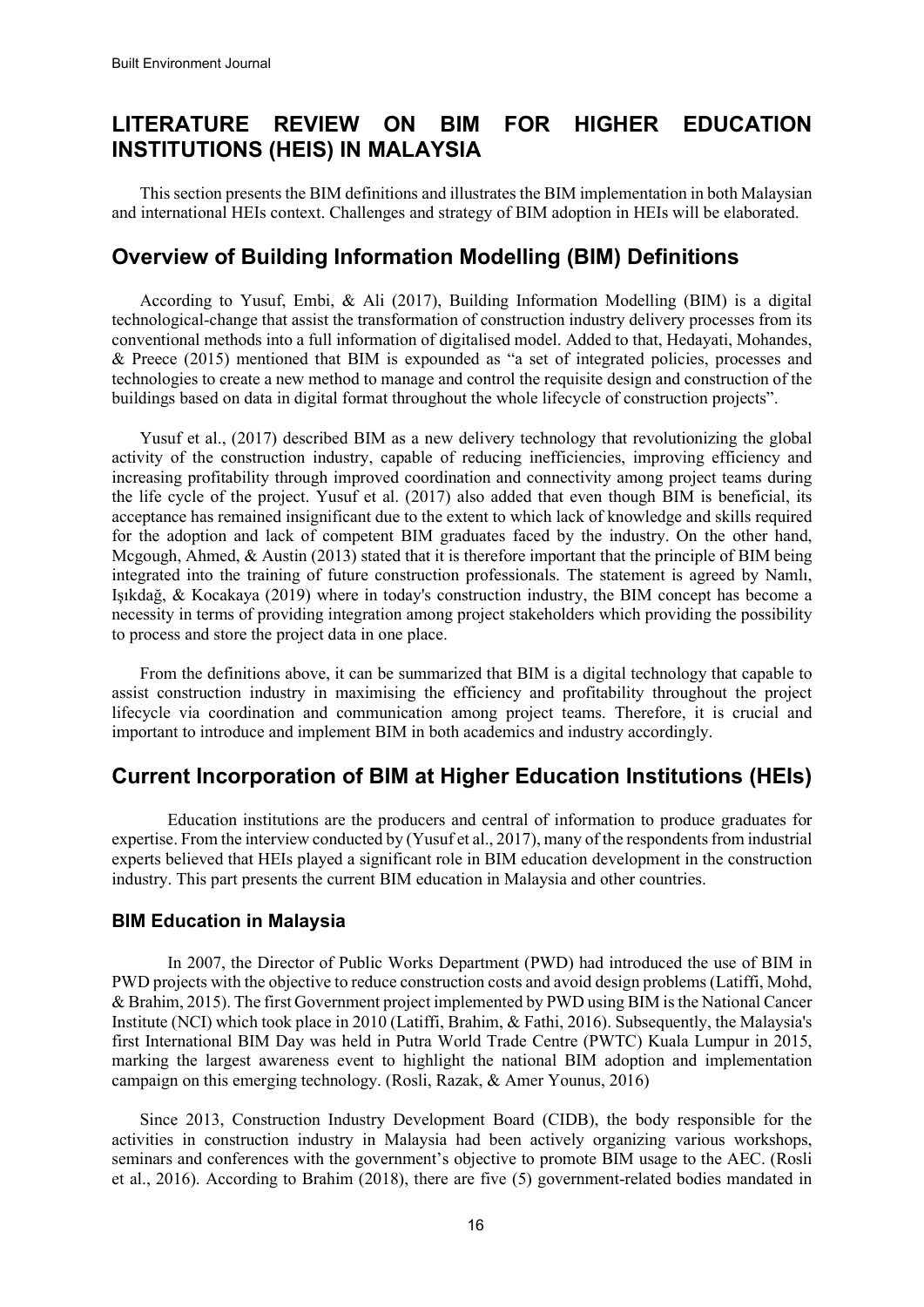promoting the use of BIM among professionals: The Public Works Department (PWD), PR1MA Corporation Malaysia (PR1MA), the Construction Industry Development Board (CIDB) of Malaysia, Multimedia Super Corridor (MSC) and the Construction Research Institute of Malaysia (CREAM).

PWD had come to realize that the importance of engagement with HEIs in promoting BIM in education and academics for undergraduates. A collaboration between PWD and Universiti Malaysia Pahang (UMP) as the first university to foster the understanding and effectiveness of BIM in the Construction Industry in the form of Memorandum of Understanding (MoU) was signed in 2018. Brahim (2018) added that the MoU is aimed to formalise a strategic formation of BIM implementation in three (3) ways i.e. academic, research and negotiation.

In 2018, PWD and Universiti Teknologi Malaysia (UTM) had made another collaboration by jointly conducting a Five (5) Months BIM Training Programme which attended by ten (10) lecturers from different selected community colleges and polytechnics focusing on the skills to develop and manage digital building in 3Dimensional (3D) way. The participants were finally awarded Professional Certificate by the organizers after completing the training (UTM, 2018). According to PWD (2019), there are currently seven (7) public universities which have signed MoU and collaborated with PWD in promoting BIM, namely Universiti Malaysia Pahang (UMP), Universiti Sains Malaysia (USM), Universiti Malaya (UM), Universiti Putra Malaysia (UPM), Universiti Malaysia Perlis (UniMAP), Universiti Teknologi MARA (UiTM), Universiti Tun Hussen Onn (UTHM), and Universiti Kebangsaan Malaysia (UKM). These collaborations are expected to help PWD's initiative in pushing BIM forward as one of the government's strategies to boost the productivity of Malaysian construction sector (Sinoh, Ibrahim, Othman, & Muhammad, 2020)

Despite of the initiatives taken by the government and industry players, Malaysian construction industry is still facing the lack of competent and reliable BIM modellers among AEC professional with the technical know-how of BIM software (CREAM, 2014) as cited by Rosli et al. (2016). Therefore, it is absolutely necessary for future generations of AEC graduates to acquire the knowledge of this technology during their early years of education. A survey conducted by Yusuf et al., (2017) had identified the level of BIM knowledge among academicians in HEIs as shown in Figure 1 below. From the results of the survey, it implies that majority of academicians are lack of BIM awareness and do not have any competency through BIM trainings. As the results, they are not able to utterly teach the students and produce BIM knowledgeable graduates at the end of their studies.



**Figure 1:** Level of BIM Awareness among Educators

Therefore, it is agreed by Ali et.al (2018) that the level of implementation of BIM in Malaysian construction industry is fairly low and limited. This shortcoming is barely due to the shortage of skilled personnel who well versed with 3D modelling, understanding of the methodology and coordination among AEC and other industry players.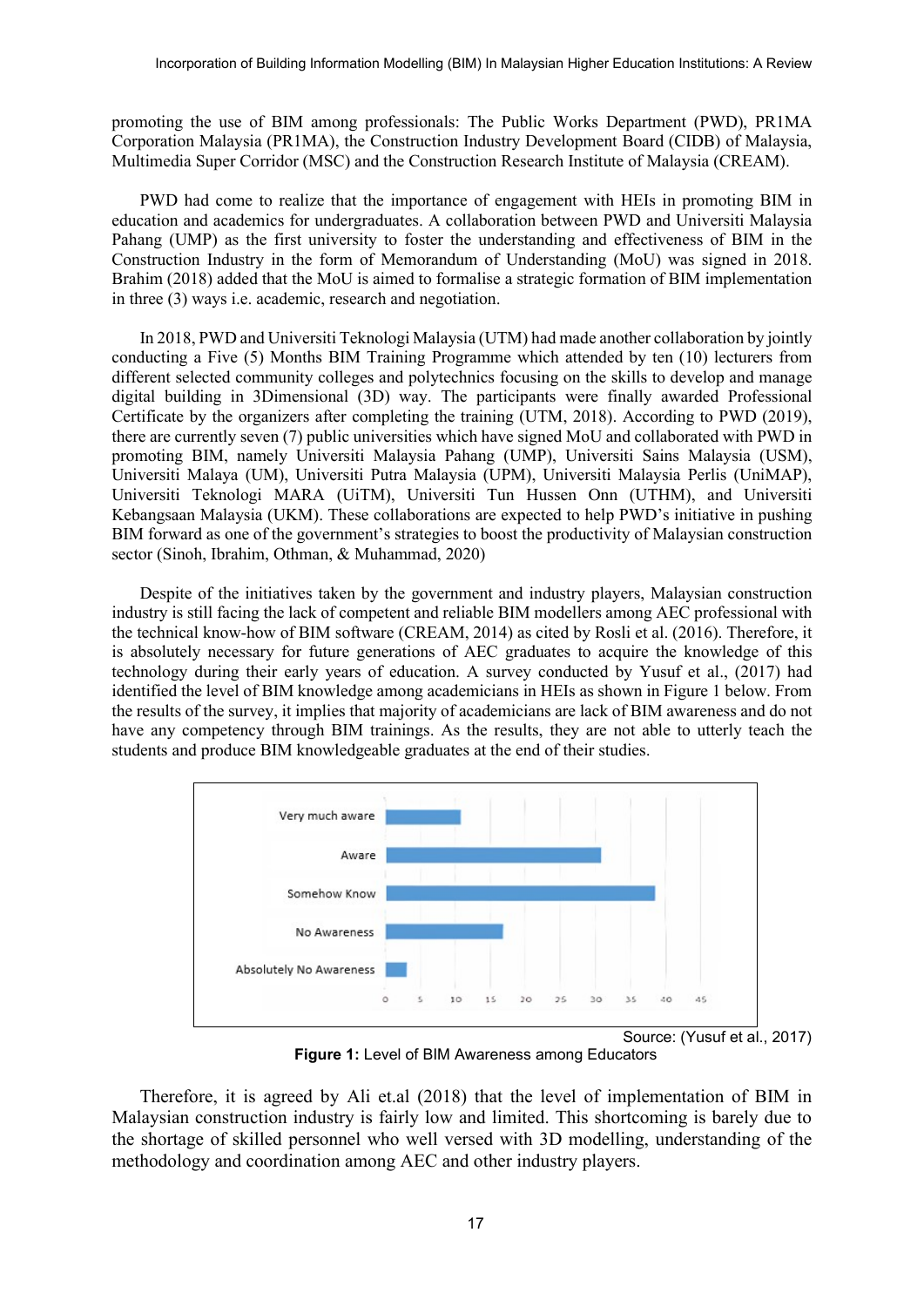#### **BIM Education in Other Developed Countries**

Internationally, adoption of BIM in some developed and developing countries has reached high level of implementation (Othman *et.al*, 2020). Macdonald (2012) further stated that the use of BIM in construction industry has now been made compulsory by several national governments, such as the United States, Singapore, the United Kingdom (UK), Norway, Denmark, Finland, Hong Kong, South Korea, and Netherlands. In the UK, in order to keep the pace with recent BIM development in industry, HEIs are normally facing with the options of either adapting their existing syllabus towards an integrated approach or as a separate standalone arrangement (Underwood & Ayoade, 2015). On this issue, Wong & Fan (2013) emphasized that the integrated approach is the best way to in line with industry requirements.

Likewise, a survey was conducted by Underwood & Ayoade (2015) to identify incorporation of BIM syllabus among AEC programme in several HEIs in the UK. From the results, BIM has been incorporated and embedded in few AEC-related programmes in the UK universities via stand-alone BIM modules either partially or fully. The results are as shown in Figure 2 below:



Source: (Underwood & Ayoade, 2015) **Figure 2:** BIM Curriculum Incorporation in United Kingdom

Meanwhile, in The Republic of Lithuania the introduction of BIM into the country is considered late compared with other countries (Jolanta & Pupeikis, 2018). In 2015, The Republic of Lithuania government initially decided on the plan to digitalize the Lithuanian AEC sector including BIM education. Jolanta & Pupeikis, (2018) further emphasized that the initiators of BIM promotion understand that a key success factor which is young graduates and professionals with adequate BIM knowledge is missing from the plan. Jolanta & Pupeikis, (2018) also added in consideration of there is a lack of skilled workers and engineers in the country, the government had taken initiative to sign an agreement with universities to provide more education courses on digital construction in order to resolve the issues.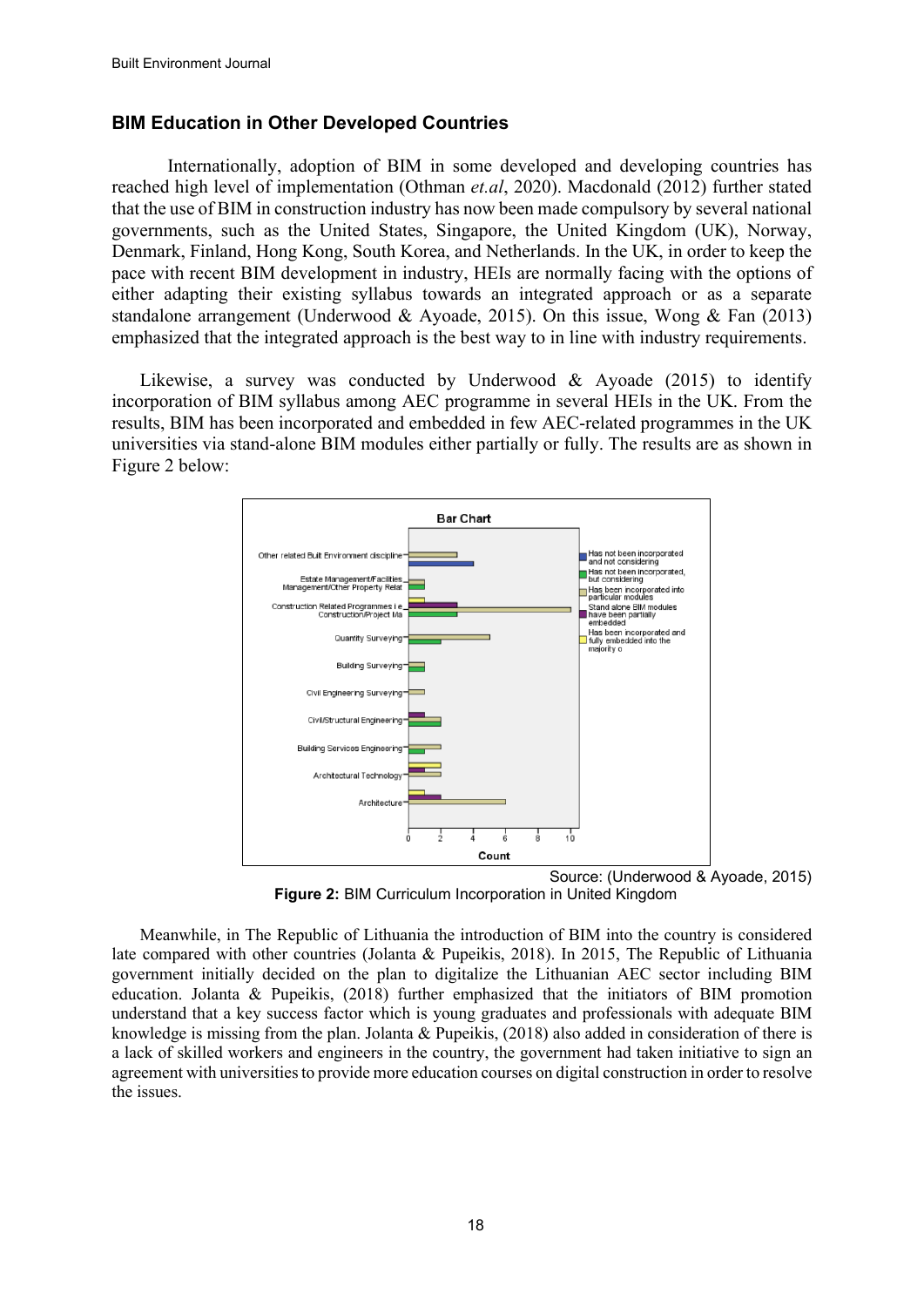#### **Challenges of Adopting BIM into HEIs**

According to Hietanen, J. and R. Drogemuller (2008) as cited by Yusuf, Embi, & Ali (2017), BIM is a new technology area that currently presents some challenges that hindering academicians in terms of their preparation, due to the limited resources required for information, expertise, cost and time and coupled with influences on project delivery processes. Hietanen, J. and R. Drogemuller (2008) also added that these challenges created academic gap where HEIs and academicians had moved their subject from teaching how to use software to the practical usage of resources for present and future generations.

Universities that offer BIM related courses have always been responsible to provide teaching and training to professionals in the construction industry. However, the universities has scarcely adopted tertiary BIM knowledge into their training due to limitation of resources, awareness and even BIM knowledge among their academicians (Macdonald, 2012). According to Hon et al. (2016), in order for lecturers to adopt BIM into their syllabus, the lecturers themselves must have awareness, knowledge and training skills to teach BIM related subjects.

A survey was conducted by Hedayati et al. (2015) at a university in Malaysia where students and lecturers had become two (2) perspectives of the main concern. From the survey, it was proven that there were three (3) major challenges in incorporating BIM to HEIs from students' perspective: a) takes time to learn BIM software, b) high cost of training and software, and c) the age factor where senior lecturers could not adapt with new technologies. Meanwhile from lecturers' perspective: a) non-userfriendly software, b) lack of BIM textbooks and educational resources, and c) lack of competent staff in teaching BIM. Table 1 below shows the summarize of survey conducted by Hedayati et al. (2015)

|           | <b>Table 1:</b> Challenges of Adopting BIM in Malaysian HEIs summary |
|-----------|----------------------------------------------------------------------|
| Concerns  | <b>Challenges</b>                                                    |
| Students  | Takes time to learn BIM software                                     |
|           | Expensive training and software<br>$\bullet$                         |
|           | Senior lecturer not adapted with new technology<br>$\bullet$         |
| Lecturers | Non-user-friendly software<br>$\bullet$                              |
|           | Lack of BIM textbook and educational resources<br>$\bullet$          |
|           | Lack of competent BIM staff                                          |
|           | Source: (Hedayati et al., 2015)                                      |

Hietanen, J. and R. Drogemuller (2008) as cited by Yusuf (2018) added that the challenges of adopting BIM have created a niche on the university education, where the focus of the HEIs and academicians has convey from teaching on how to use tools, to actual using of the tools for both the current and future generations. In addition, it is challenging for the current BIM system to adapt its method of teaching and approach as the system is still evolving rapidly, making it a challenge for academicians to keep up dated (Macdonald, 2012). The shortage of BIM expertise is the upmost concern in every country including Malaysia. From the survey conducted by Hedayati et al. (2015) regarding not having trained staff, it is agreed by Macdonald (2012) where the current shortage of building design professionals trained in BIM remains a barrier to universal adoption of collaborative working practices

#### **BIM Adoption Strategy**

in the industry.

In an effort to keep up and aligned with the industry developments, Underwood  $\&$  Ayoade (2015) advocate that the integrated approach must be in congruence with industry requirements so that the process is suitable to stay abreast with recent developments. However, it will require inculcating avenues that cater to new developments in technology or new methods of project delivery to their students. Besides, Forsythe et al (2013), indicated that an active and regular collaborative design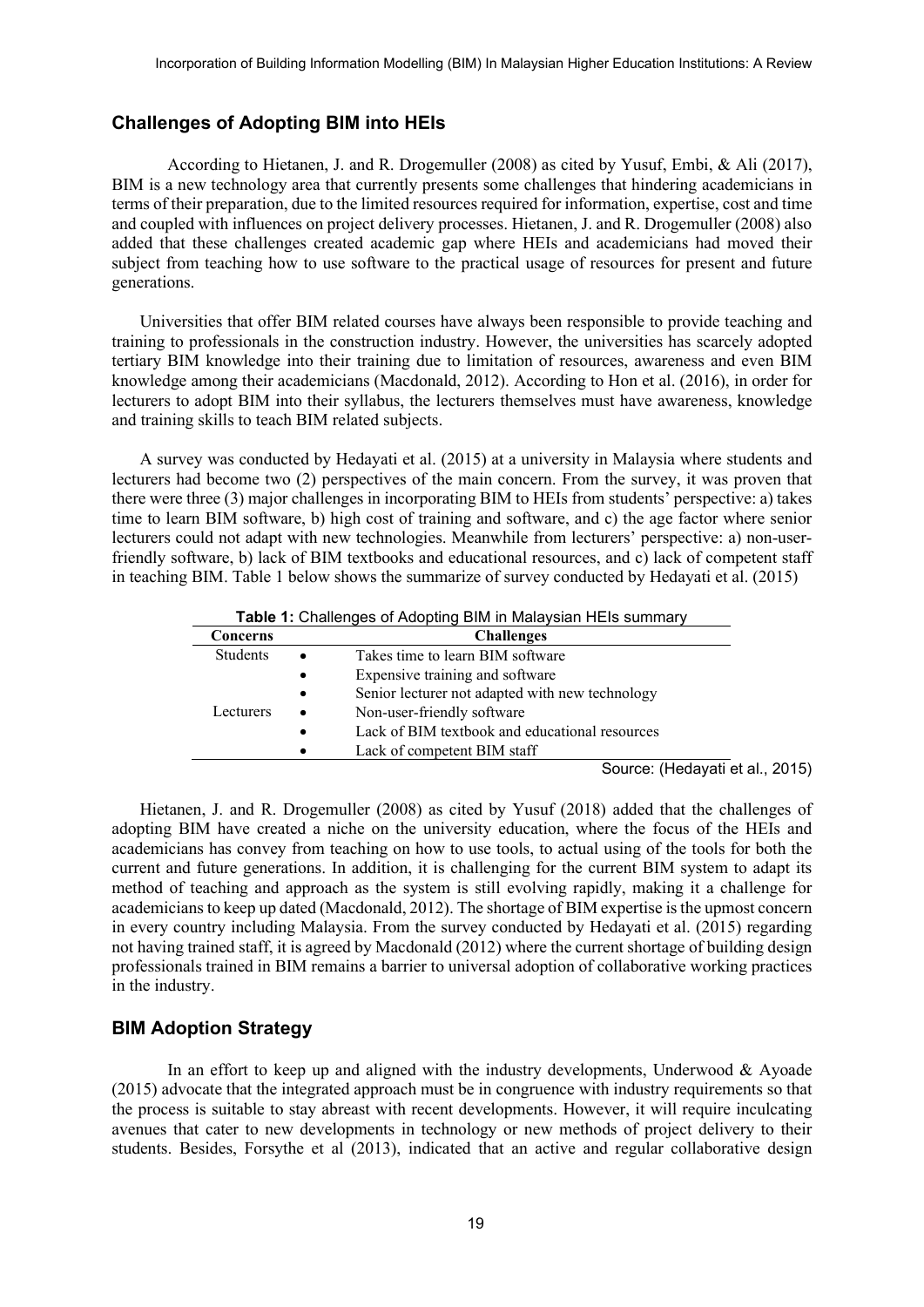charrette with industry, staff and students is a useful tool towards encourage an up to the minute involvement of construction industry.

As claimed by Macdonald (2012), collaborative working style using BIM requires not only the learning of new technologies and software, but also the learning of a new working norm. This indicates the transition from litigation and fragmentation culture to an integrated information sharing, collaboration, and integrated project delivery. Current building design in academic practices rarely involves collaboration where students can participate training in the Architecture, Engineering and Construction (AEC) professional companies. Macdonald (2012) further added that AEC students tend to be trained in different departments at most universities in the USA, Europe and Australia with little to non-integration to collaboration between the disciplines.

According to Riel (2000) as cited by Yusuf *et al*. (2017) efforts should be made not to reduce BIM education in an uncoordinated operation that lacks of standardized project execution procedures due to the absence of awareness and skills required for the projects to be delivered diligently. Yusuf et al., (2017) emphasized that education remains the structured and coordinated body which incorporates learning into wider intellectual structures. It also provides learners or students with intellectual skills in an immediate and multiplicative context. Hence, a mechanism of collaboration, interactions and cooperation between industry experts and academicians for the provision of integrated expertise and skilled workers should be established in order to fulfil construction industry needs which will eventually contribute to a higher standard of learnings in HEIs and impact of economics growth. (Riel, 2000; Shahela, Norazlin, & Mohd, 2014; Yusuf et al., 2017).

## **METHODOLOGY**

A review was conducted on the past literature towards obtain information related to BIM such as definitions, current adoptions, strategies, and challenges of BIM incorporation in HEIs. Various sources were reviewed, such as books, journal articles, international conference papers and materials available on the internet.

## **DISCUSSIONS**

From the literature review, it is proven that every country is actively foster awareness among construction players and higher institutions. This can be seen that every government for each country has its own approach and strategies to foster and promote BIM among industry players and HEIs as shown in Table 2.

| Table 2: Government's BIM adoption in HEIs initiative for each country |                                                           |                                                                       |                                         |  |
|------------------------------------------------------------------------|-----------------------------------------------------------|-----------------------------------------------------------------------|-----------------------------------------|--|
| Countries                                                              | <b>Malaysia</b>                                           | <b>United Kingdom</b>                                                 | Lithuania                               |  |
| <b>Initiatives</b>                                                     | Memorandum of<br>Understanding (MoU) with<br>universities | Partially/fully stand-alone<br>BIM module in AEC<br>related programme | Digitalize AEC sector<br>including HEIs |  |
|                                                                        | 5 months BIM Training<br>Programme for lecturers          |                                                                       |                                         |  |

Table 2 above shows three (3) countries' initiatives on how to incorporate BIM into HEIs. Malaysian's Government has put more initiatives to complement BIM in HEIs by having MoUs with universities and 5-month BIM Training programme for lecturers where the participants are awarded with Professional Certificate. In the United Kingdom, a stand-alone BIM subject is applied into the AEC programme. Meanwhile in Lithuania, practicing digitalized method in AEC sector and HEIs is introduced.

In Malaysia in particular, the MoUs signed between government departments and universities have paved the way to develop partially stand-alone BIM module incorporated into the HEIs' syllabus.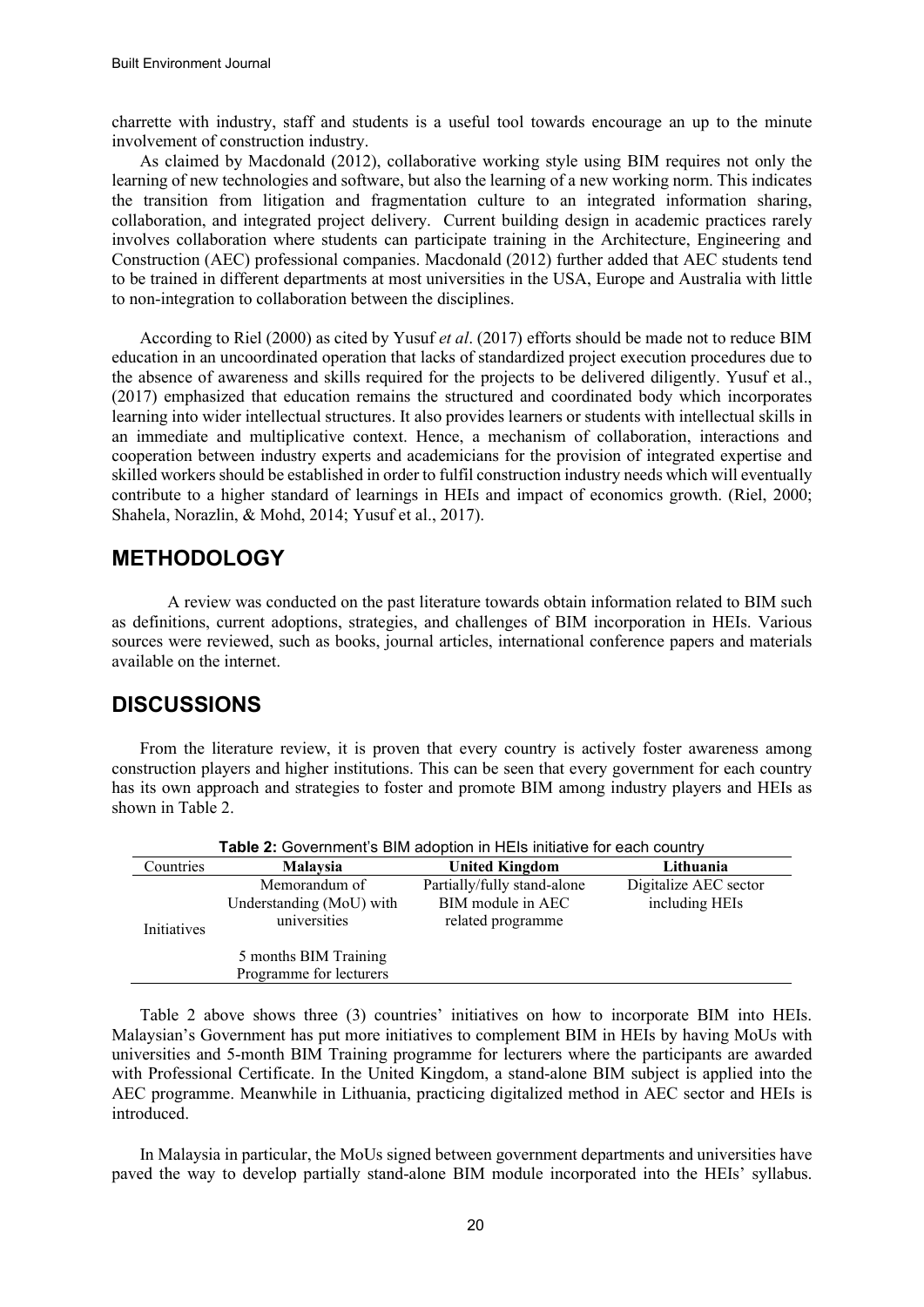However, since it is time consuming for learning BIM software, partially module is not suitable for students to master the software since it leads to production of relatively a small number of 3D modellers and slow progress in development of BIM practice in Malaysian construction industry. Therefore, the need of a fully stand-alone BIM module as implemented in Australia such as Diploma or Bachelor in BIM is very crucial. In fact, young and fresh undergraduates are very easy and keen to adapt with new technology. Therefore, it is ideal for students to learn and practice BIM through fully adopted module in HEIs.

### **CONCLUSIONS**

This paper has discussed the current adoption of BIM in HEIs for both local and international from various sources of past literature. Based on the literature review, it can be concluded that Malaysia is still behind in terms of BIM awareness and usage for both in industry and academics sectors as compared to other country such as UK and Lithuania. In addition, only a fair number of high learning institutions in Malaysia have departments and faculties linked to the construction industry and responsible for production of BIM related graduates for the industry. Therefore, in order for the government to educate industry players and to promote BIM in construction industry, awareness should be introduced by adopting fully stand-alone BIM module in academic institutions in Malaysia. This step will subsequently produce high quality of BIM graduates whom will become expertise in practicing and implementation of BIM in construction industry.

## **ACKNOWLEDGMENT**

The authors would like to thank Universiti Teknologi MARA (UiTM) for supporting this research.

## **REFERENCES**

- Ali, M., Ismail, K. M., Hashim, K. S. H. Y., Suhaimi, S., & Mustafa, M. H. (2018). Historic building information modelling (HBIM) for Malaysian construction industry. *Planning Malaysia*, *16*(3), 332–343.
- Hedayati, A., Mohandes, S. R., & Preece, C. (2015). Studying the Obstacles to Implementing BIM in Educational System and Making Some Recommendations. *J. Basic. Appl. Sci. Res*, *5*(3), 29–35.
- Hon, C. K. H., Drogemuller, R., Owen, R. B., Beazley, S., Gray, J., Utiome, E., … Coffey, V. (2016). An Evaluation of Learning and Teaching Initiatives for BIM Education at Queensland University of Technology (QUT). *CIB W78 Conference, 31 October - 2 November 2016*, (November).
- Jolanta, Š., & Pupeikis, D. (2018). Review of BIM implementation in Higher Education. *Journal of Sustainable Architecture and Civil Engineering*, *22*(1). https://doi.org/10.5755/j01.sace.22.1.21116
- Kivits, R. A., & Furneaux, C. (2013). BIM: Enabling sustainability and asset management through knowledge management. *The Scientific World Journal*, *2013*(August 2014). https://doi.org/10.1155/2013/983721
- Latiffi, A. A., Brahim, J., & Fathi, M. S. (2014). The development of building information modeling (BIM) definition. *Applied Mechanics and Materials*, *567*(August), 625–630. https://doi.org/10.4028/www.scientific.net/AMM.567.625
- Latiffi, A. A., Brahim, J., & Fathi, M. S. (2016). Transformation of Malaysian Construction Industry with Building Information Modelling (BIM). *MATEC Web of Conferences*, *66*, 00022. https://doi.org/10.1051/matecconf/20166600022
- Latiffi, A. A., Mohd, S., & Brahim, J. (2015). Application of Building Information Modeling (BIM) in the Malaysian Construction Industry: A Story of the First Government Project. *Applied Mechanics and Materials*, *773*–*774*(May 2012), 996–1001. https://doi.org/10.4028/www.scientific.net/amm.773-774.996